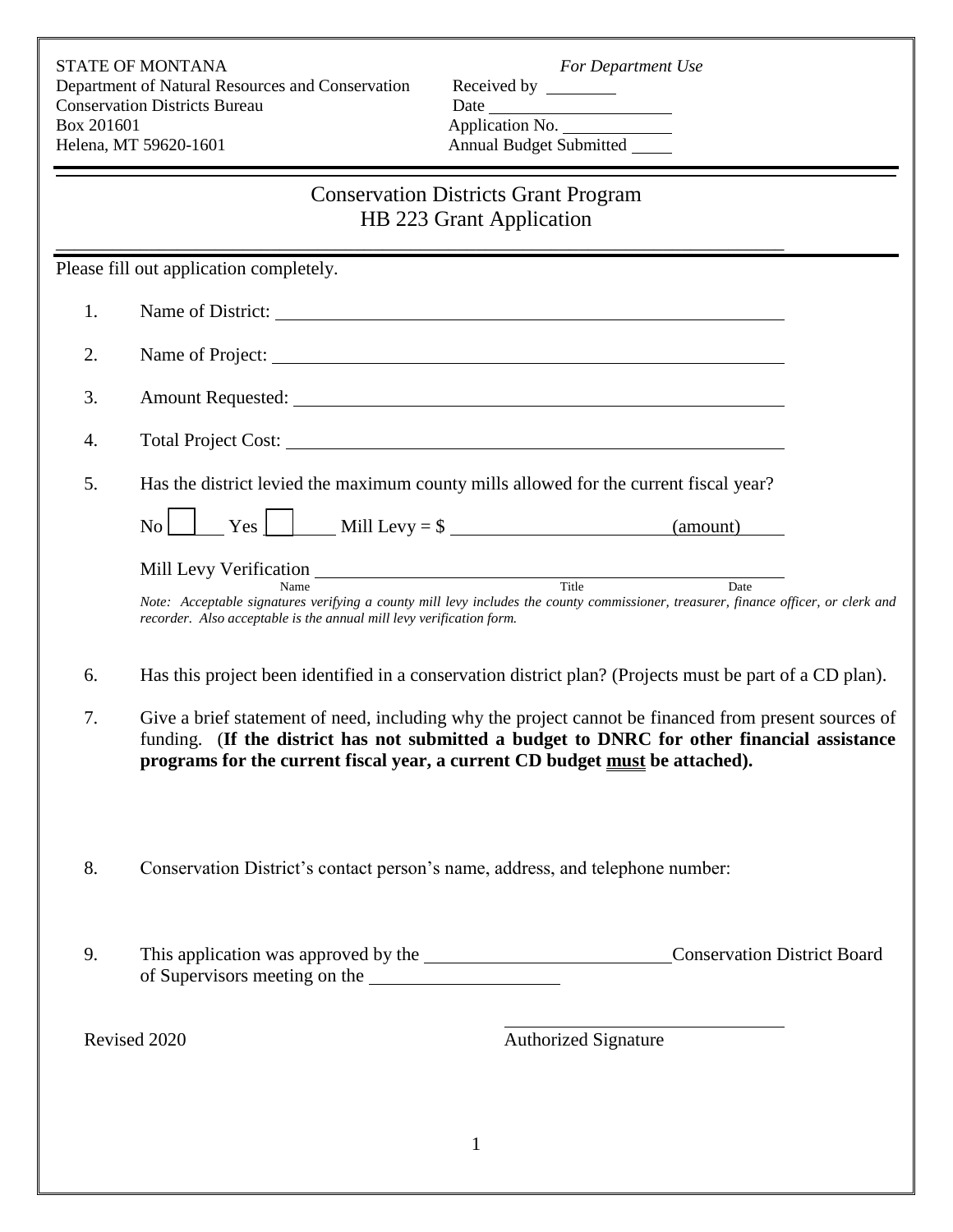## **Project Statement**

Describe the project using no more than three sentences. Be concise and describe the objective of the project, the action(s) required to complete it, and the accomplishments that will be delivered.

# **Statement Narrative:**

## **Examples**

*The objective of the project is to educate 400 4th graders in Silver Bow County about natural resources and conservation. Students will learn about soils, water, fire, and rangeland health. The deliverable will be an allday event at the civic center.*

*The objective of the project is to control salt cedar along 15 miles of the Yellowstone River between Laurel and Park City. The salt cedar will be killed by hand spraying and using an excavator to remove larger plants. At the completion of the project, 15 miles and 60 acres of salt cedar will be controlled.*

*The objective of this project is to conduct a feasibility study in four drought-afflicted counties to determine if cover crops will improve moisture retention. At the completion of this project data will be available to help make future decisions about soil health.*

#### **Project Details**

**1.** What is the purpose of the project? How many people or acres will benefit from this project?

**2.** Where is the project located?

**3.** What is the conservation district's role in this project?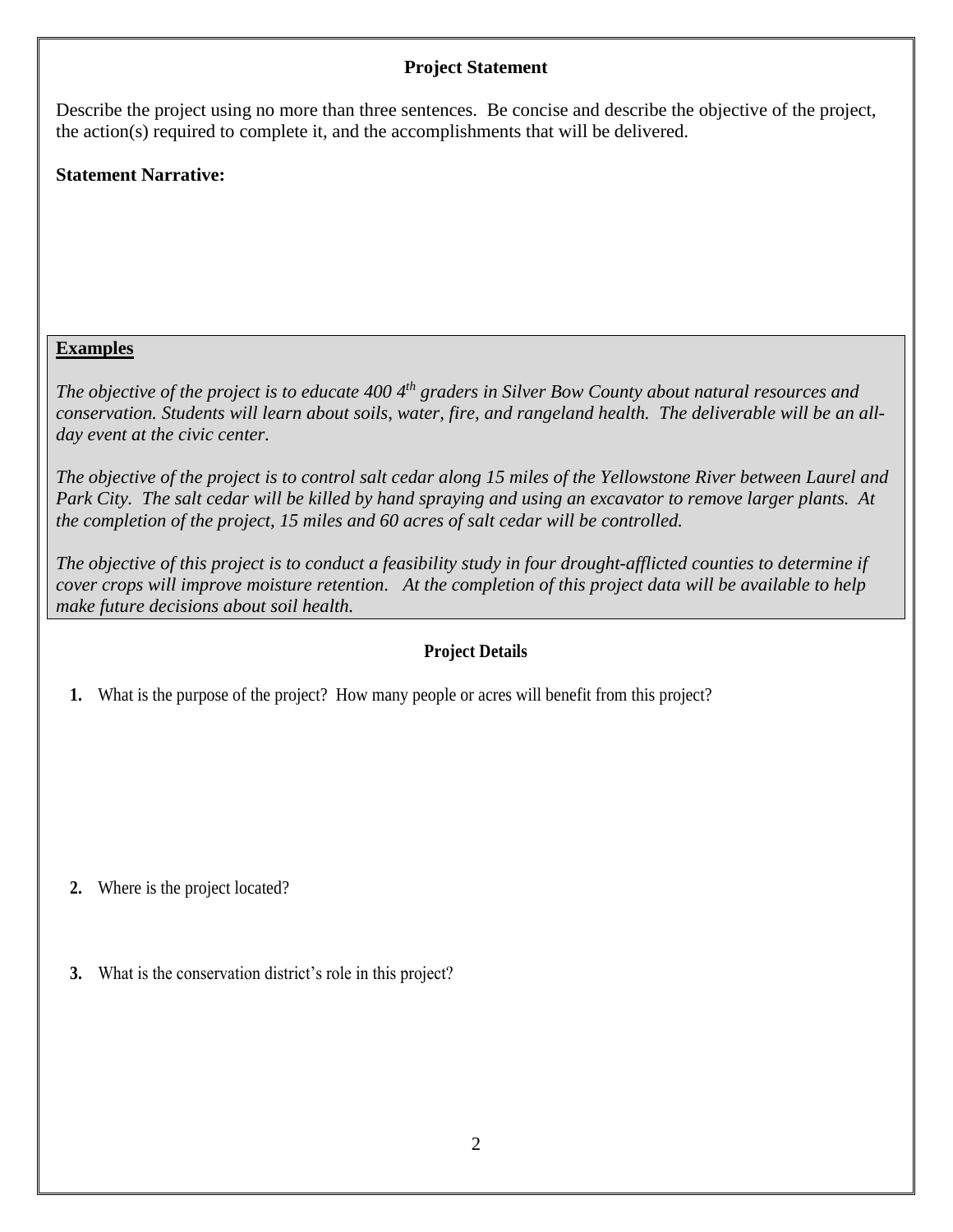**4.** What are the conservation benefits?

**5.** What are the public benefits?

**6.** How will this project be executed and who will do the work?

**7.** What specific tasks, and outcomes will be accomplished?

**8.** Identify the partners who will participate in this project? **(Do not list the cash or in-kind contributions under this question—those dollar amounts will be required on the Total Budget Page)**

| Partner | <b>Task Performed</b> |
|---------|-----------------------|
|         |                       |
|         |                       |
|         |                       |
|         |                       |
|         |                       |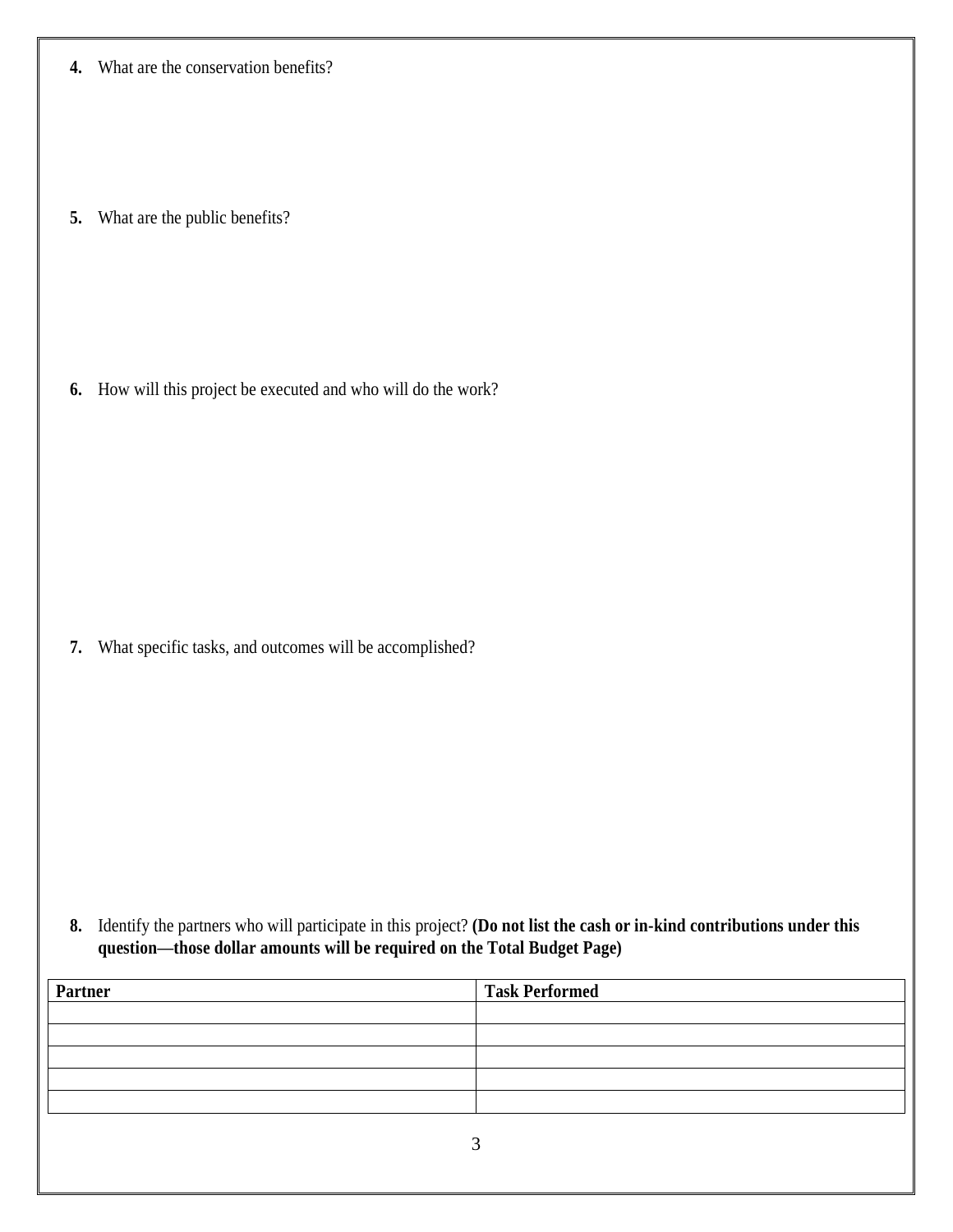**9.** When will this project start and when will it end?

**10.** How will it be known if the project has been successful? (**Guideline #7 states: Applications must include a plan to monitor the effectiveness of the project.)**

**11.** How will the district or sponsoring organization inform or educate the public about the project? (**Guideline #7 states: All grantees must write and disseminate a press release to local newspapers. The CD and DNRC's names must be mentioned as a source of funding. Conservation districts are also encouraged to publish articles in their newsletters, if available, but this may not take the place of a newspaper article).**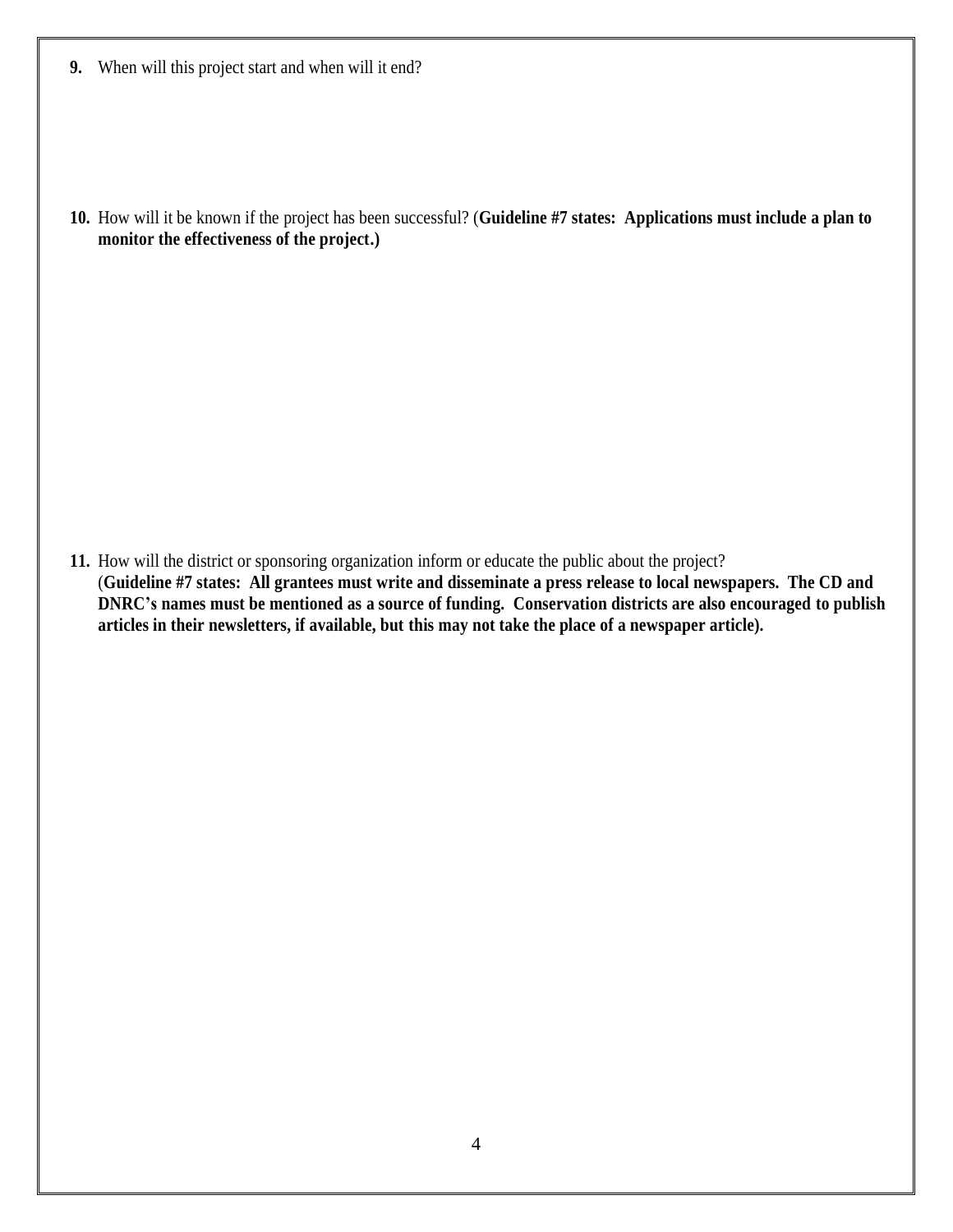### **223 Application Requirements for Equipment, Irrigation and Weed Projects**

An application to purchase equipment must include a maintenance plan that includes: rental fees, user deposit (if applicable), funding repair and maintenance, and long-term lease options of equipment (if applicable). Please describe.

For irrigation projects, including community garden sprinkler or drip irrigation grant requests must have a 50:50 cash match. On the Total Budget Page under column two, please specify the cash contributions of the partners.

Applications for weed projects must first demonstrate that funding was sought through the Noxious Weed Trust Fund at the Montana Department of Agriculture. Applications for aquatic invasive species projects must first demonstrate that funding was sought through the DNRC Aquatic Invasive Species Program. All weed projects must be coordinated with local weed districts—especially for the purchase and application of chemicals.

#### **Status of Current DNRC Grants**

List the status of **current** CARDD grants (all grant reports must be current before new grant funds will be disbursed).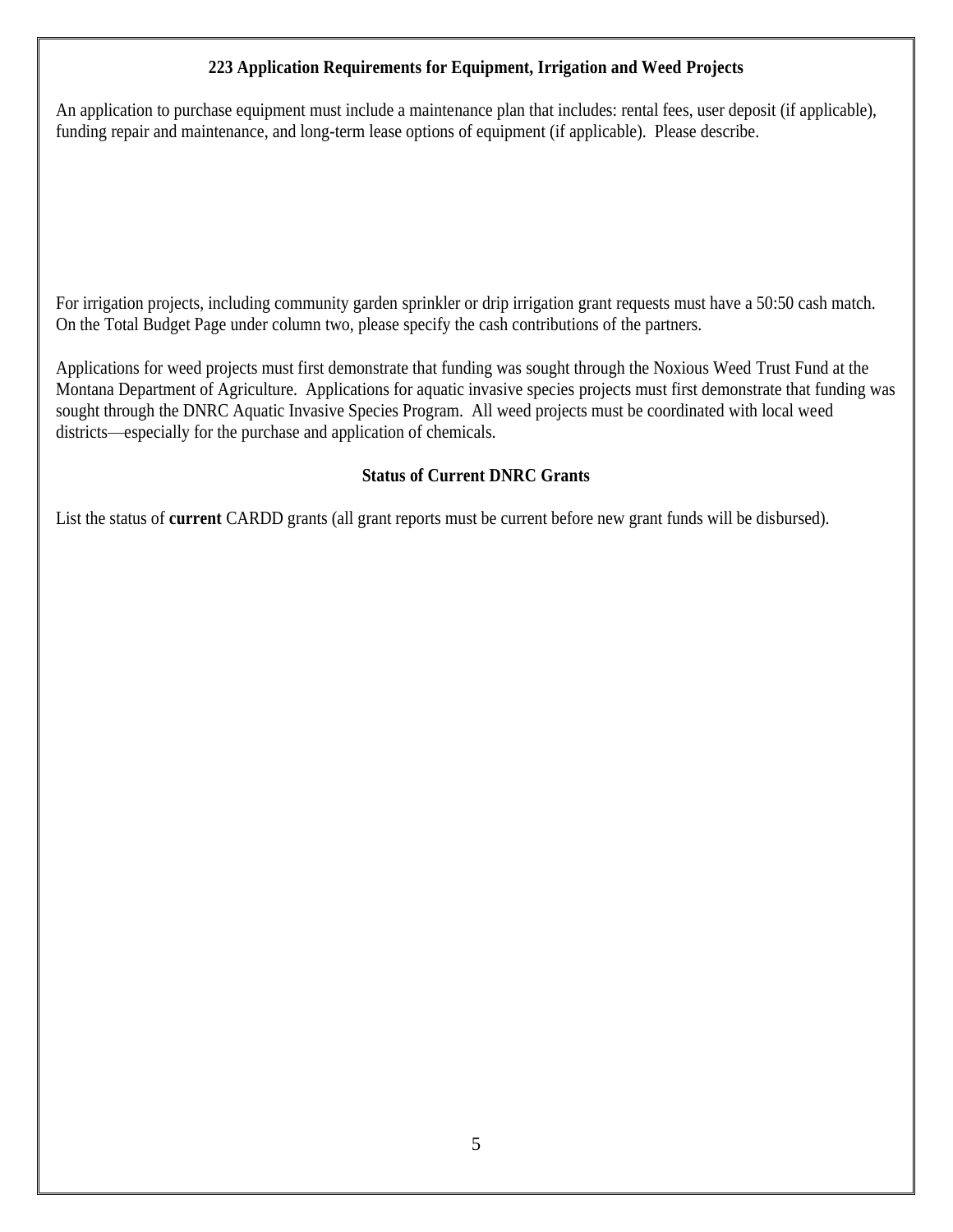#### **223 Grant Budget**

**Provide a detailed budget indicating how grant funds will be used. Irrigation projects require a 50:50 cash match. Any project request exceeding \$20,000 must have a 50:50 cash match. Education grants cannot exceed \$10,000. Transfer all information in column one and two to the total budget table on page 6.**

| <b>Item/Task Description</b>                                                              | HB 223Funds | <b>Explanation</b> |
|-------------------------------------------------------------------------------------------|-------------|--------------------|
| Salaries (number of hours; hourly rate + benefits; type of<br>work)                       |             |                    |
| Contracted services (identify services to be contracted)                                  |             |                    |
| Per diem & travel expenses                                                                |             |                    |
| Communications & printing costs                                                           |             |                    |
| Materials & supplies (identify)                                                           |             |                    |
| Equipment costs (identify)                                                                |             |                    |
| Miscellaneous (identify)                                                                  |             |                    |
| <b>Sub Total of Expenses</b>                                                              | $\pmb{0}$   |                    |
| Administration (based on a percentage of the total expenses,<br>not to exceed 10 percent) |             |                    |
| TOTAL (expenses & administrative fee)                                                     | $\pmb{0}$   |                    |